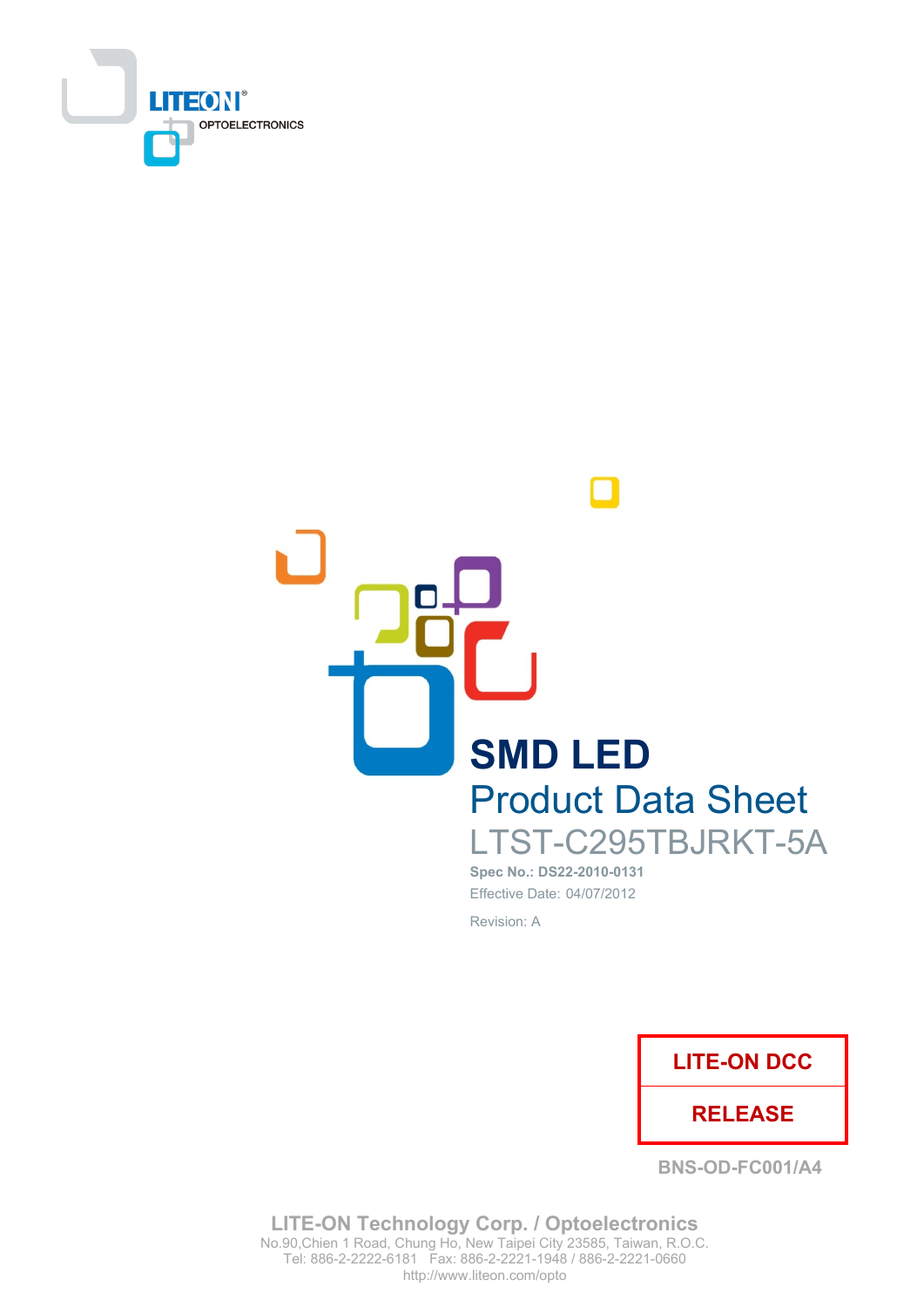## Property of Lite-On Only

#### **Features**

LITEON®

- \* Meet ROHS, Green Product.
- \* Extra Thin (0.55mm) Dual Color Chip LED.
- \* Ultra bright InGaN / AlInGaP Chip LED.
- \* Package in 8mm tape on 7" diameter reels.
- \* EIA STD package.
- \* I.C. compatible.
- \* Compatible with automatic placement equipment.
- \* Compatible with infrared reflow solder process.

#### **Package Dimensions**



#### **Devices**

| Part No.           | Source Color<br>Lens |             | Pin Assignment |
|--------------------|----------------------|-------------|----------------|
| LTST-C295TBJRKT-5A |                      | InGaN Blue  | 1,3            |
|                    | Water Clear          | AllnGaP Red | 2,4            |

Notes:

- 1. All dimensions are in millimeters (inches).
- 2. Tolerance is  $\pm$  0.10 mm (.004") unless otherwise noted.

| $\vert$ Part No.: LTST-C295TBJRKT-5A | Page: |  |  |  |  |
|--------------------------------------|-------|--|--|--|--|
|--------------------------------------|-------|--|--|--|--|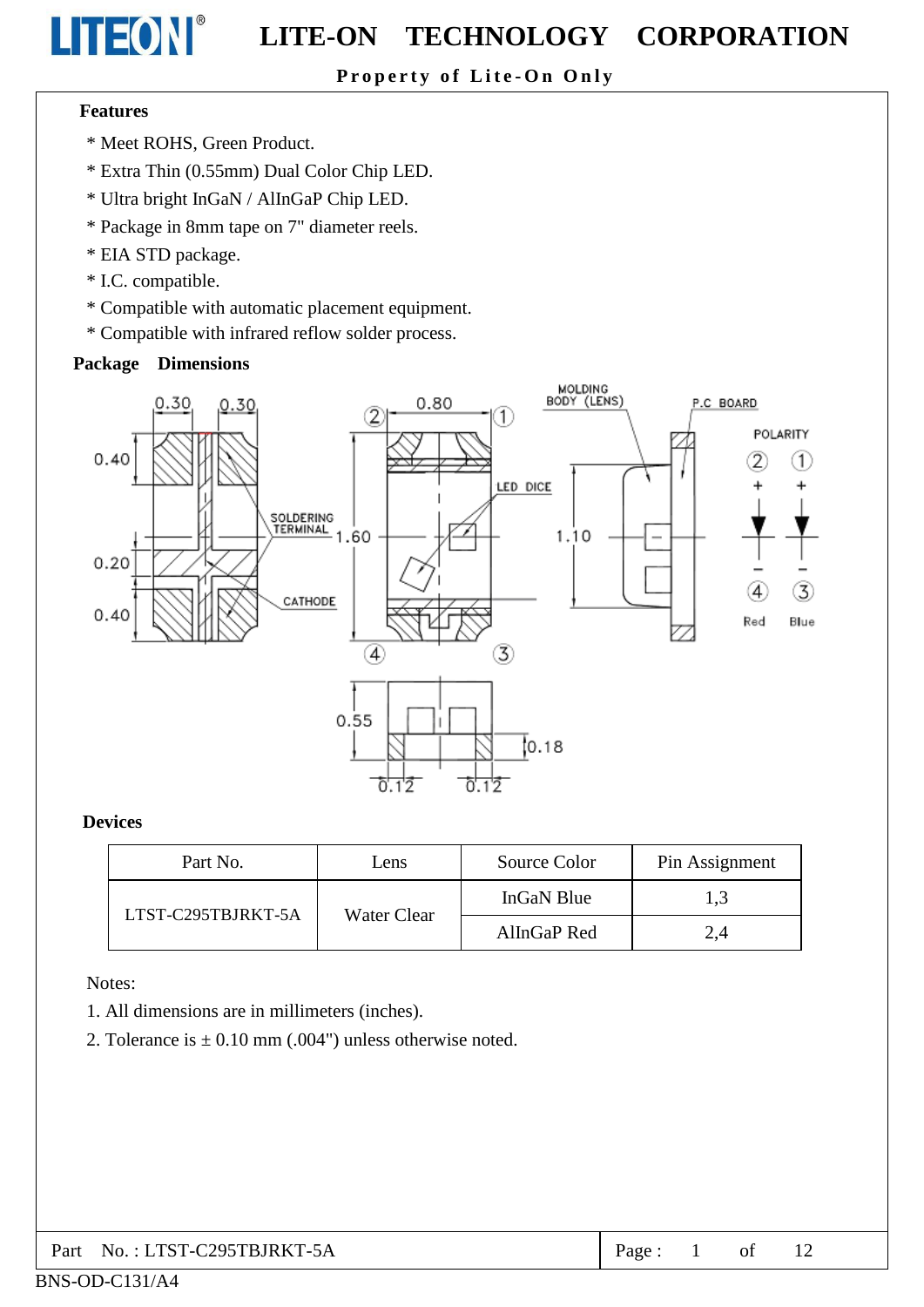![](_page_2_Picture_0.jpeg)

# **LITEON**<sup>®</sup> LITE-ON TECHNOLOGY CORPORATION

## Property of Lite-On Only

## Absolute Maximum Ratings At Ta=25°C

|                                                                          | LTST-C295TBJRKT-5A                |     |      |  |
|--------------------------------------------------------------------------|-----------------------------------|-----|------|--|
| Parameter                                                                | Blue                              | Red | Unit |  |
| <b>Power Dissipation</b>                                                 | 76<br>75                          |     | mW   |  |
| <b>Peak Forward Current</b><br>$(1/10$ Duty Cycle, $0.1$ ms Pulse Width) | 100                               | 80  | mA   |  |
| <b>DC</b> Forward Current                                                | 20                                | 30  | mA   |  |
| <b>Operating Temperature Range</b>                                       | $-20\degree C$ to $+80\degree C$  |     |      |  |
| <b>Storage Temperature Range</b>                                         | $-30\degree C$ to $+100\degree C$ |     |      |  |
| <b>Infrared Soldering Condition</b>                                      | $260^{\circ}$ C For 10 Seconds    |     |      |  |

| Part No.: LTST-C295TBJRKT-5A | Page: |  |  |  |
|------------------------------|-------|--|--|--|
|------------------------------|-------|--|--|--|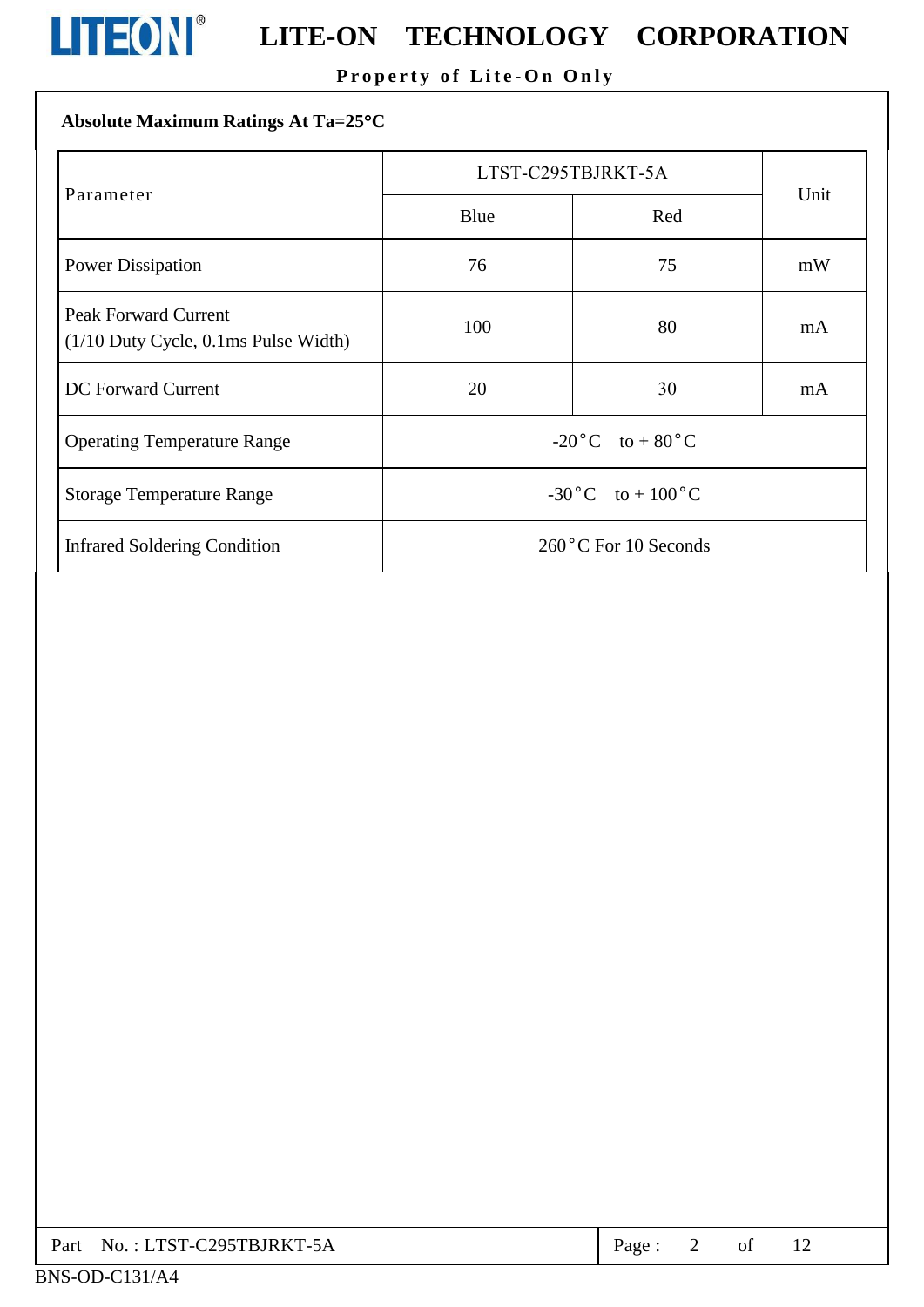# LITEON®

#### **LITE-ON** TECHNOLOGY CORPORATION

Property of Lite-On Only

## **Suggestion Profile:**

Suggestion IR Reflow Profile For Pb Free Process

![](_page_3_Figure_5.jpeg)

**TIME** 

| C <sub>295</sub> TBJRKT-5A<br>$N_O \cdot I TST$ -C<br>Part<br>age<br>ΟĪ |
|-------------------------------------------------------------------------|
|-------------------------------------------------------------------------|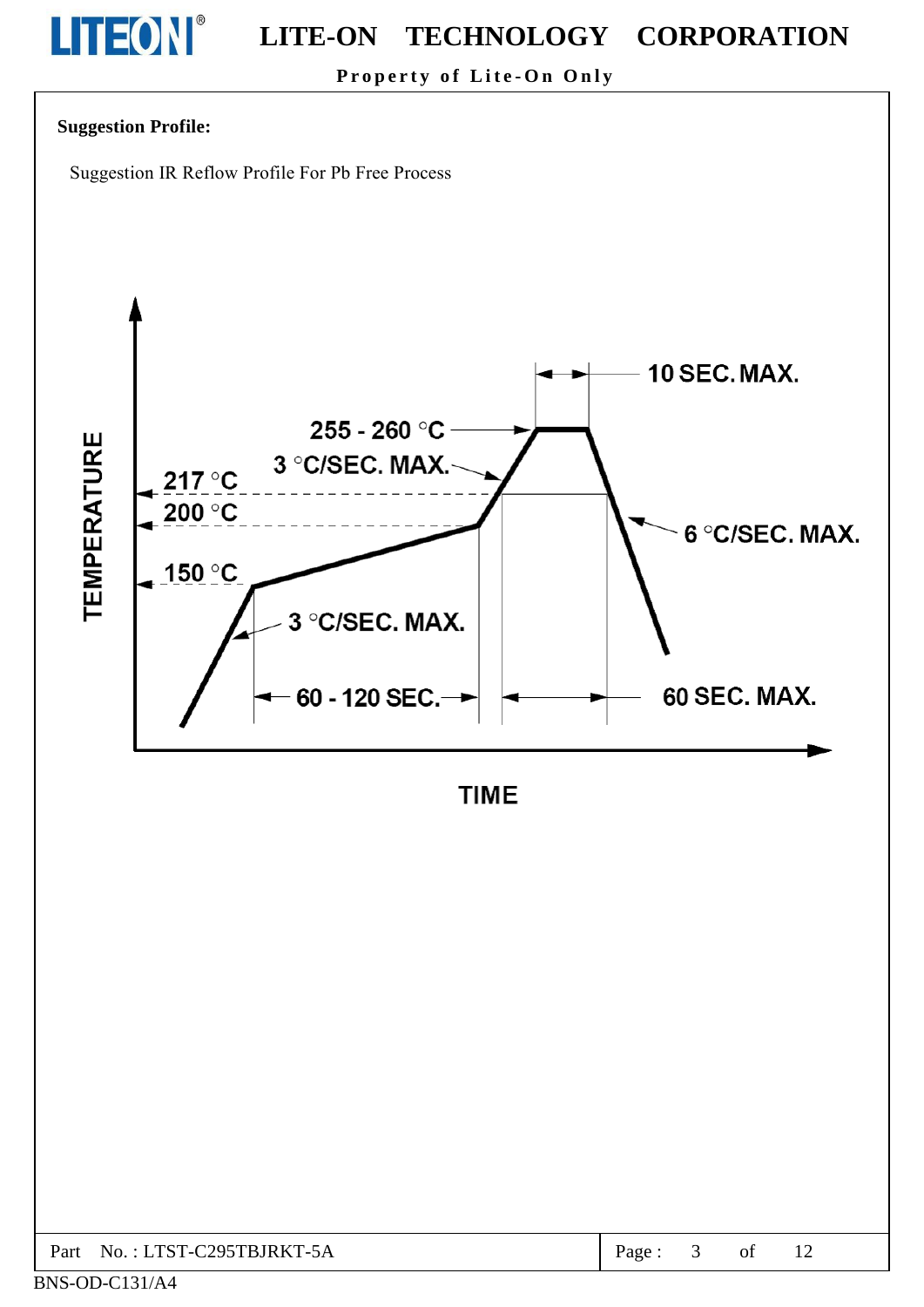![](_page_4_Picture_0.jpeg)

#### TECHNOLOGY CORPORATION **LITE-ON**

Property of Lite-On Only

### Electrical / Optical Characteristics At Ta=25°C

| Parameter                | Symbol          |      |                | LTST-C295TBJRKT-5A       | Unit | <b>Test Condition</b>        |
|--------------------------|-----------------|------|----------------|--------------------------|------|------------------------------|
|                          |                 |      | Blue           | Red                      |      |                              |
|                          |                 | MIN. | 11.2           | 7.1                      |      |                              |
| Luminous Intensity       | IV              | TYP. | $\overline{a}$ | $\overline{\phantom{0}}$ | mcd  | $IF = 5mA$<br>Note 1         |
|                          |                 | MAX. | 45.0           | 45.0                     |      |                              |
| Viewing Angle            | 201/2           | TYP. | 130            | 130                      | deg  | Note $2$ (Fig.6)             |
| Peak Emission Wavelength | $\lambda P$     | TYP. | 468            | 639                      | nm   | Measurement<br>@Peak (Fig.1) |
| Dominant Wavelength      | $\lambda$ d     | TYP. | 470            | 631                      | nm   | $IF = 5mA$<br>Note 3         |
| Spectral Line Half-Width | $\Delta\lambda$ | TYP. | 25             | 20                       | nm   |                              |
|                          | <b>VF</b>       | TYP. | 2.8            | 2.0                      | V    | $IF = 5mA$                   |
| <b>Forward Voltage</b>   |                 | MAX. | 3.2            | 2.3                      |      |                              |
| <b>Reverse Current</b>   | IR              | MAX. | 10             | 10                       | μA   | $VR = 5V$<br>Note 5          |

Notes: 1. Luminous intensity is measured with a light sensor and filter combination that approximates the CIE eye-response curve.

2.  $\theta$  1/2 is the off-axis angle at which the luminous intensity is half the axial luminous intensity.

3. The dominant wavelength,  $\lambda$  d is derived from the CIE chromaticity diagram and represents the single wavelength which defines the color of the device.

4. Caution in ESD:

Static Electricity and surge damages the LED. It is recommend to use a wrist band or anti-electrostatic glove when handling the LED. All devices, equipment and machinery must be properly grounded.

5. Reverse voltage (VR) condition is applied to IR test only. The device is not designed for reverse operation.

| Part No.: LTST-C295TBJRKT-5A | Page: |  |  |  |
|------------------------------|-------|--|--|--|
|------------------------------|-------|--|--|--|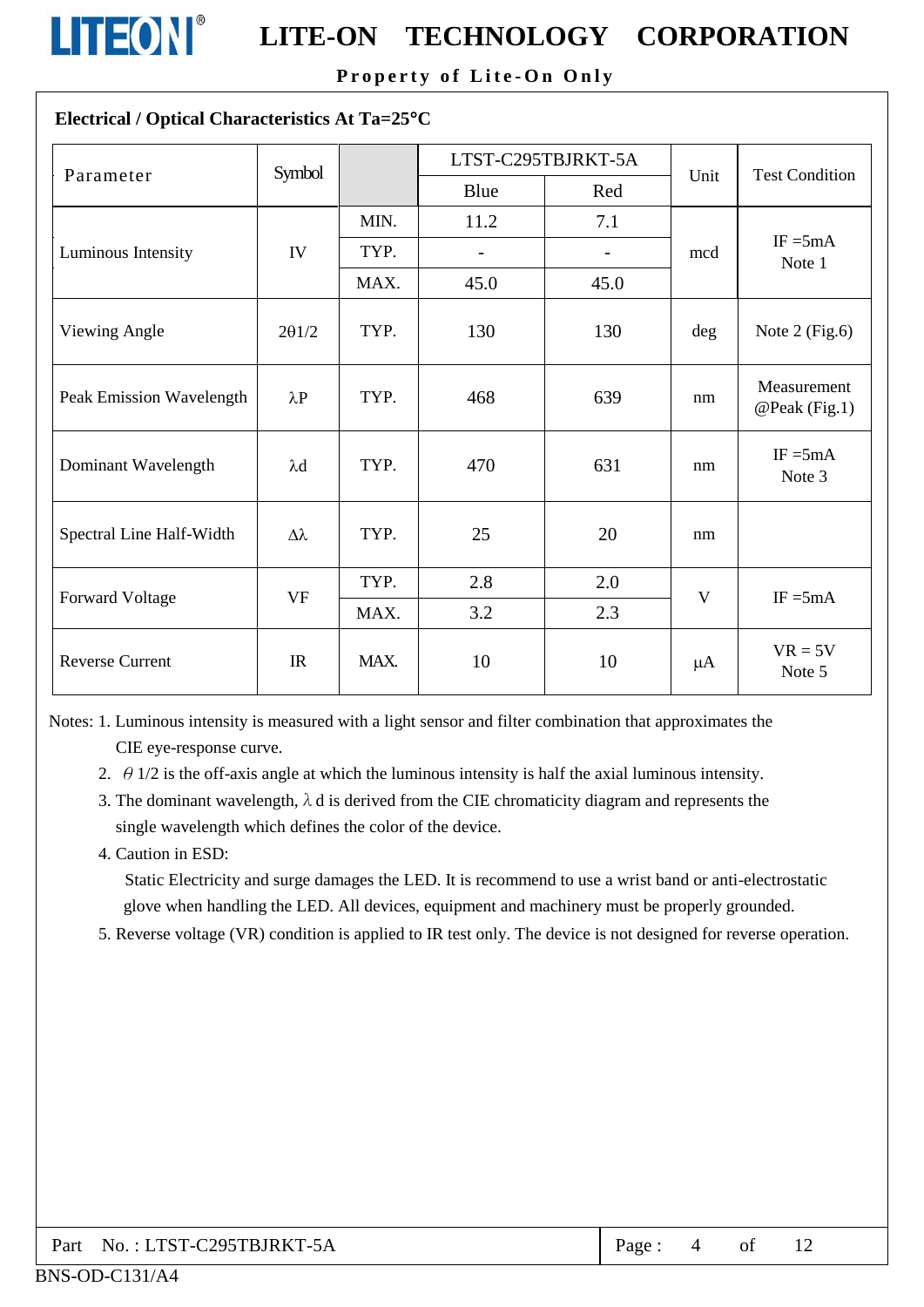![](_page_5_Picture_0.jpeg)

# **LITEON**<sup>®</sup> LITE-ON TECHNOLOGY CORPORATION

## Property of Lite-On Only

## **Bin Code List**

| Luminous Intensity | Color: Blue, Unit: mcd @5mA |      |
|--------------------|-----------------------------|------|
| <b>Bin Code</b>    | Min.                        | Max. |
|                    | 11.2                        | 18.0 |
| М                  | 18.0                        | 28.0 |
|                    | 28.0                        | 45.0 |

Tolerance on each Intensity bin is  $+/-15\%$ 

| Luminous Intensity |      | Color: $Red$ , Unit: mcd @5mA |
|--------------------|------|-------------------------------|
| <b>Bin Code</b>    | Min. | Max.                          |
| K                  | 7.1  | 11.2                          |
|                    | 11.2 | 18.0                          |
| M                  | 18.0 | 28.0                          |
|                    | 28.0 | 45.0                          |

Tolerance on each Intensity bin is  $+/-15\%$ 

|  | $\vert$ Part No.: LTST-C295TBJRKT-5A | Page: |  |  |  |  |
|--|--------------------------------------|-------|--|--|--|--|
|--|--------------------------------------|-------|--|--|--|--|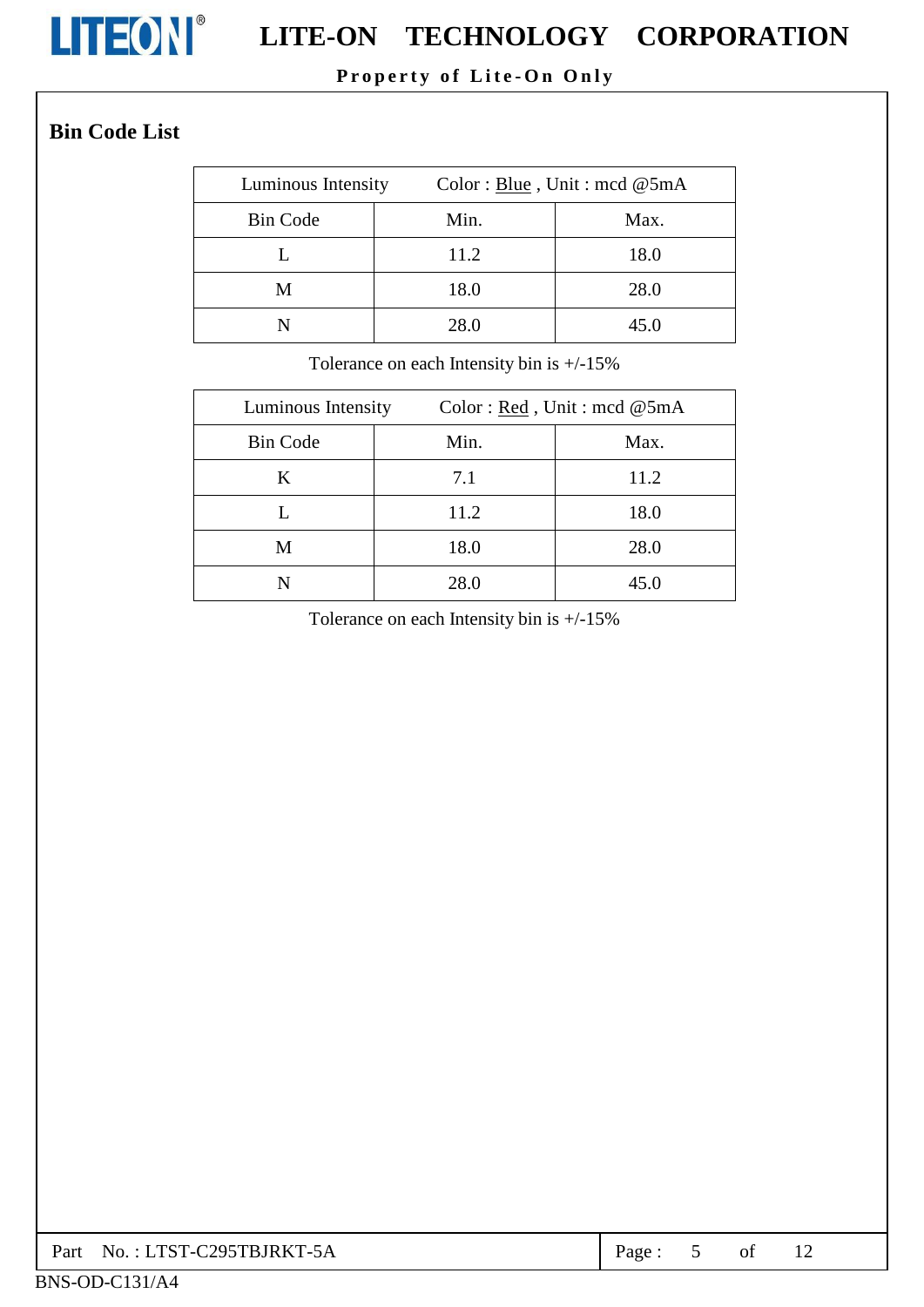![](_page_6_Picture_0.jpeg)

Property of Lite-On Only

![](_page_6_Figure_3.jpeg)

BNS-OD-C131/A4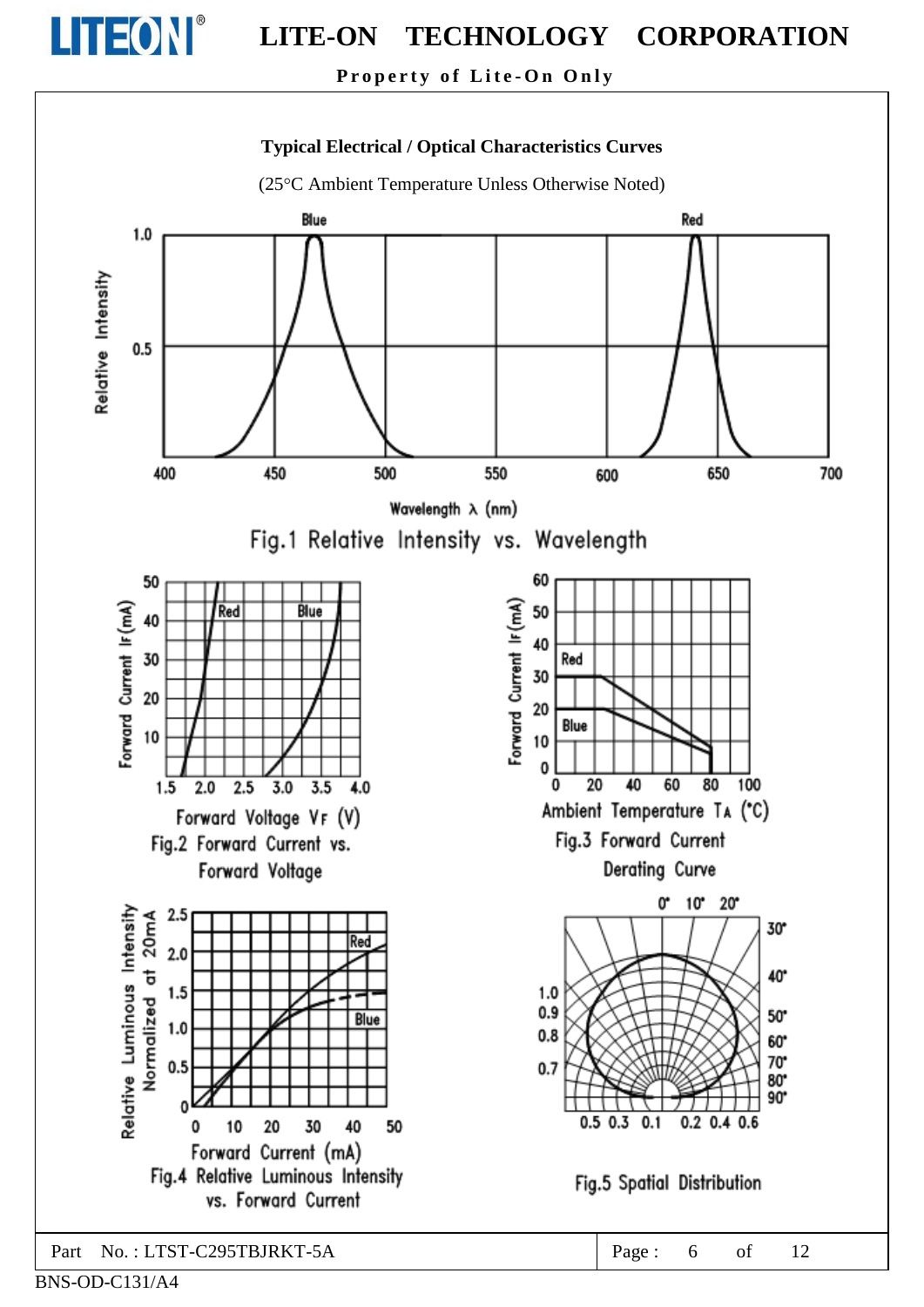![](_page_7_Picture_0.jpeg)

#### TECHNOLOGY CORPORATION **LITE-ON**

## Property of Lite-On Only

#### **Cleaning**

Do not use unspecified chemical liquid to clean LED they could harm the package.

If clean is necessary, immerse the LED in ethyl alcohol or in isopropyl alcohol at normal temperature for less one minute.

#### **Suggest Soldering Pad Dimensions**

![](_page_7_Figure_7.jpeg)

### **Package Dimensions Of Tape And Reel**

![](_page_7_Figure_9.jpeg)

BNS-OD-C131/A4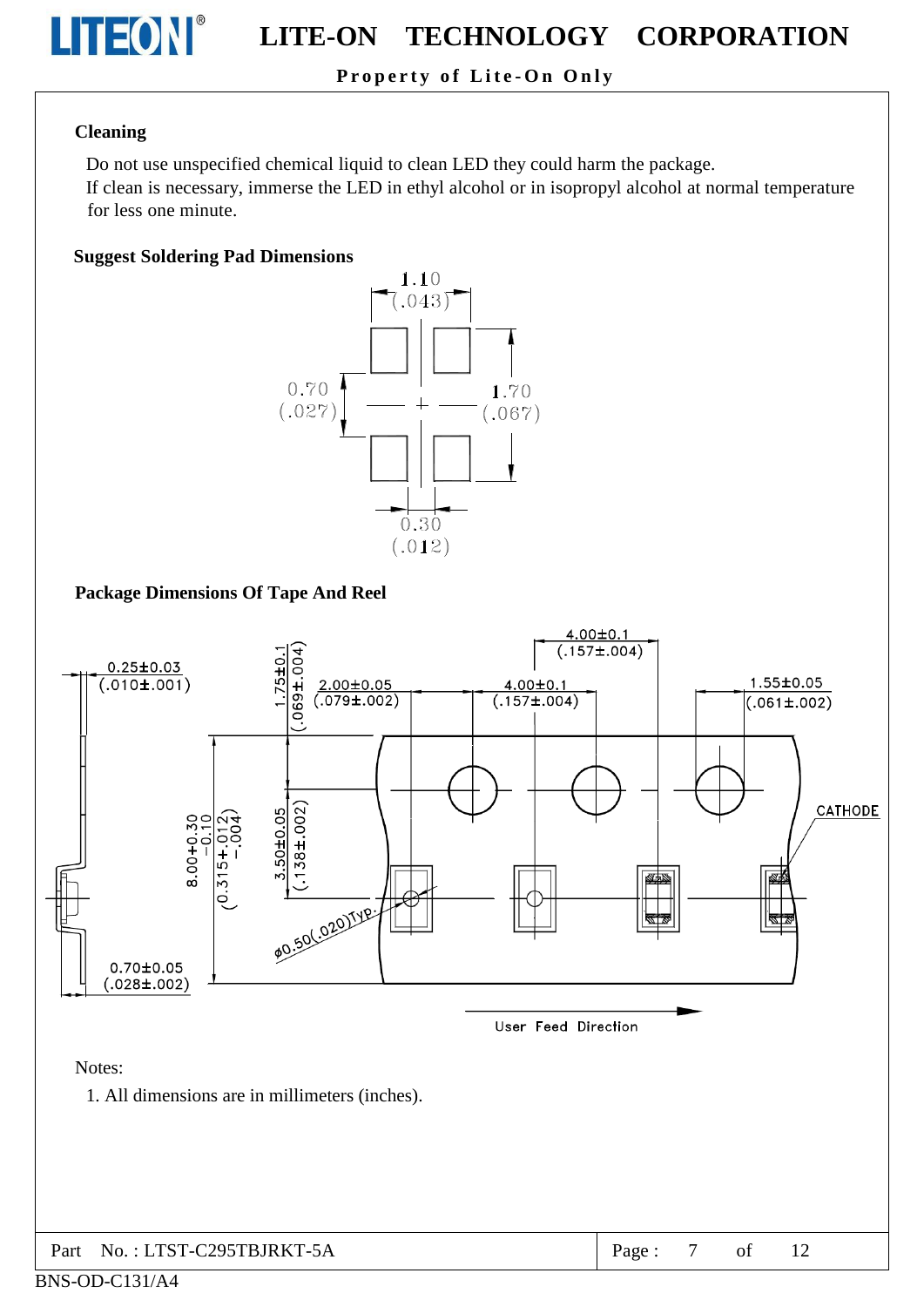![](_page_8_Picture_0.jpeg)

Property of Lite-On Only

![](_page_8_Figure_3.jpeg)

#### Notes:

- 1. Empty component pockets sealed with top cover tape.
- 2.7 inch reel-4000 pieces per reel.
- 3. Minimum packing quantity is 500 pcs for remainders.
- 4. The maximum number of consecutive missing lamps is two.
- 5. In accordance with ANSI/EIA 481 specifications.

#### No.: LTST-C295TBJRKT-5A Part

Ø178±2.0

 $(7.0 \pm .08)$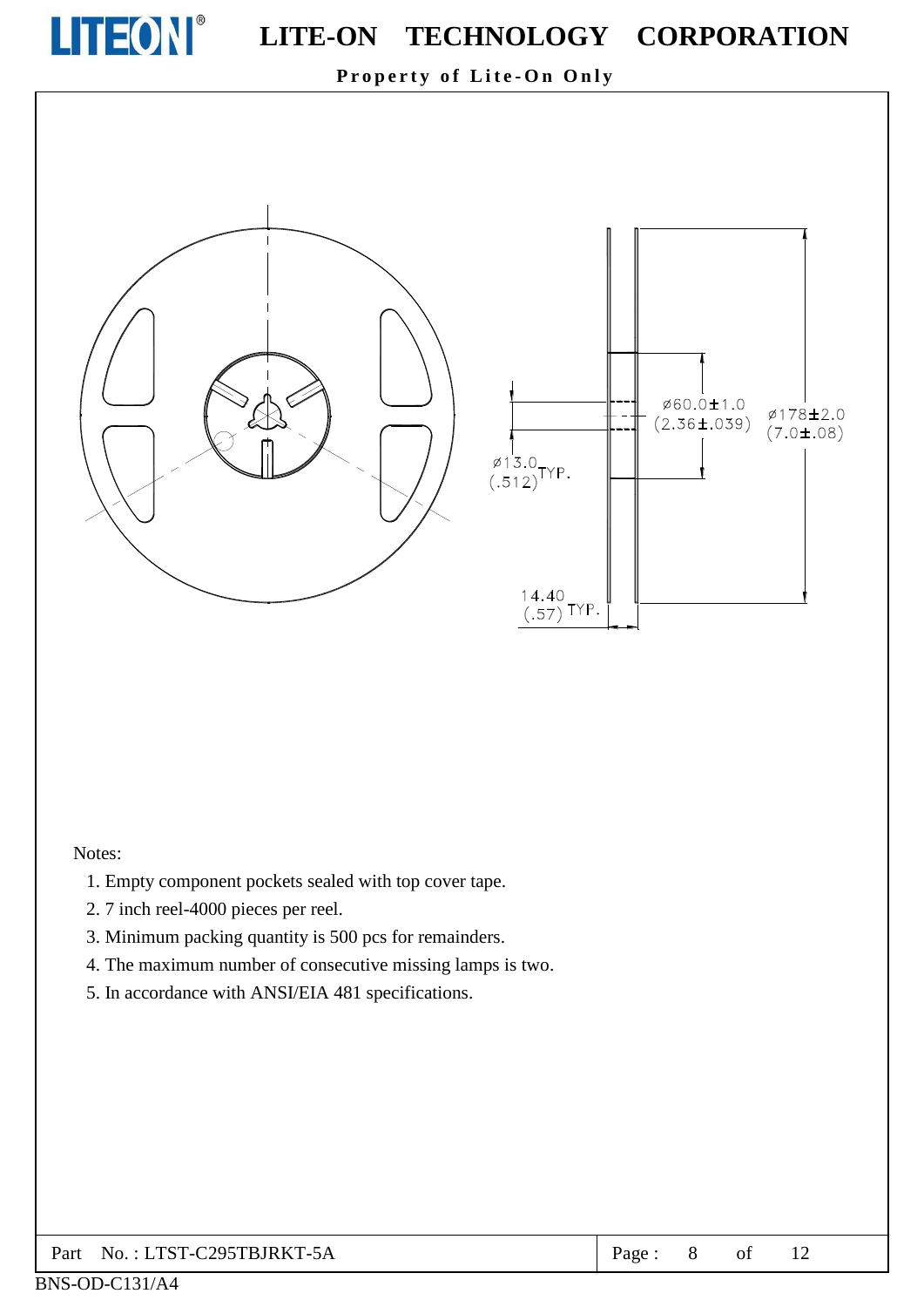![](_page_9_Picture_0.jpeg)

Property of Lite-On Only

## **CAUTIONS**

## 1. Application

The LEDs described here are intended to be used for ordinary electronic equipment (such as office equipment, communication equipment and household applications). Consult Liteon's Sales in advance for information on applications in which exceptional reliability is required, particularly when the failure or malfunction of the LEDs may directly jeopardize life or health (such as in aviation, transportation, traffic control equipment, medical and life support systems and safety devices).

## 2. Storage

The package is sealed:

The LEDs should be stored at 30 °C or less and 90% RH or less. And the LEDs are limited to use within one year, while the LEDs is packed in moisture-proof package with the desiccants inside. The package is opened:

The storage ambient for the LEDs should not exceed  $30^{\circ}$ C temperature or 60% relative humidity.

It is recommended that LEDs out of their original packaging are IR-reflowed within one week.

For extended storage out of their original packaging, it is recommended that the LEDs be stored in a sealed container with appropriate desiccant, or in a desiccators with nitrogen ambient.

LEDs stored out of their original packaging for more than a week should be baked at about 60 deg C for at least 20 hours before solder assembly.

## 3. Cleaning

Use alcohol-based cleaning solvents such as isopropyl alcohol to clean the LED if necessary.

## 4. Soldering

Recommended soldering conditions:

| Reflow soldering |                                                                 | Soldering iron |                      |  |  |
|------------------|-----------------------------------------------------------------|----------------|----------------------|--|--|
| Pre-heat         | $150 - 200$ °C                                                  | Temperature    | $300^{\circ}$ C Max. |  |  |
| Pre-heat time    | $120$ sec. Max.                                                 | Soldering time | 3 sec. Max.          |  |  |
| Peak temperature | $260^{\circ}$ C Max.                                            |                | (one time only)      |  |  |
| Soldering time   | $ 10 \text{ sec. } \text{Max.}(\text{Max. } \text{two times}) $ |                |                      |  |  |

## **Soldering notes:**

Because different board designs use different number and types of devices, solder pastes, reflow ovens, and circuit boards, no single temperature profile works for all possible combinations.

However, you can successfully mount your packages to the PCB by following the proper guidelines and PCB-specific characterization.

LITE-ON Runs both component-level verification using in-house KYRAMX98 reflow chambers and board-level assembly.

The results of this testing are verified through post-reflow reliability testing.

Profiles used at LITE-ON are based on JEDEC standards to ensure that all packages can be successfully and reliably surface mounted.

Figure on page3 shows a sample temperature profile compliant to JEDEC standards.

You can use this example as a generic target to set up your reflow process.

You should adhere to the JEDEC profile limits as well as specifications and recommendations from the solder paste manufacturer to avoid damaging the device and create a reliable solder joint.

| Part No.: LTST-C295TBJRKT-5A | $\vert$ Page: 9 of |  |  |  |  |
|------------------------------|--------------------|--|--|--|--|
|------------------------------|--------------------|--|--|--|--|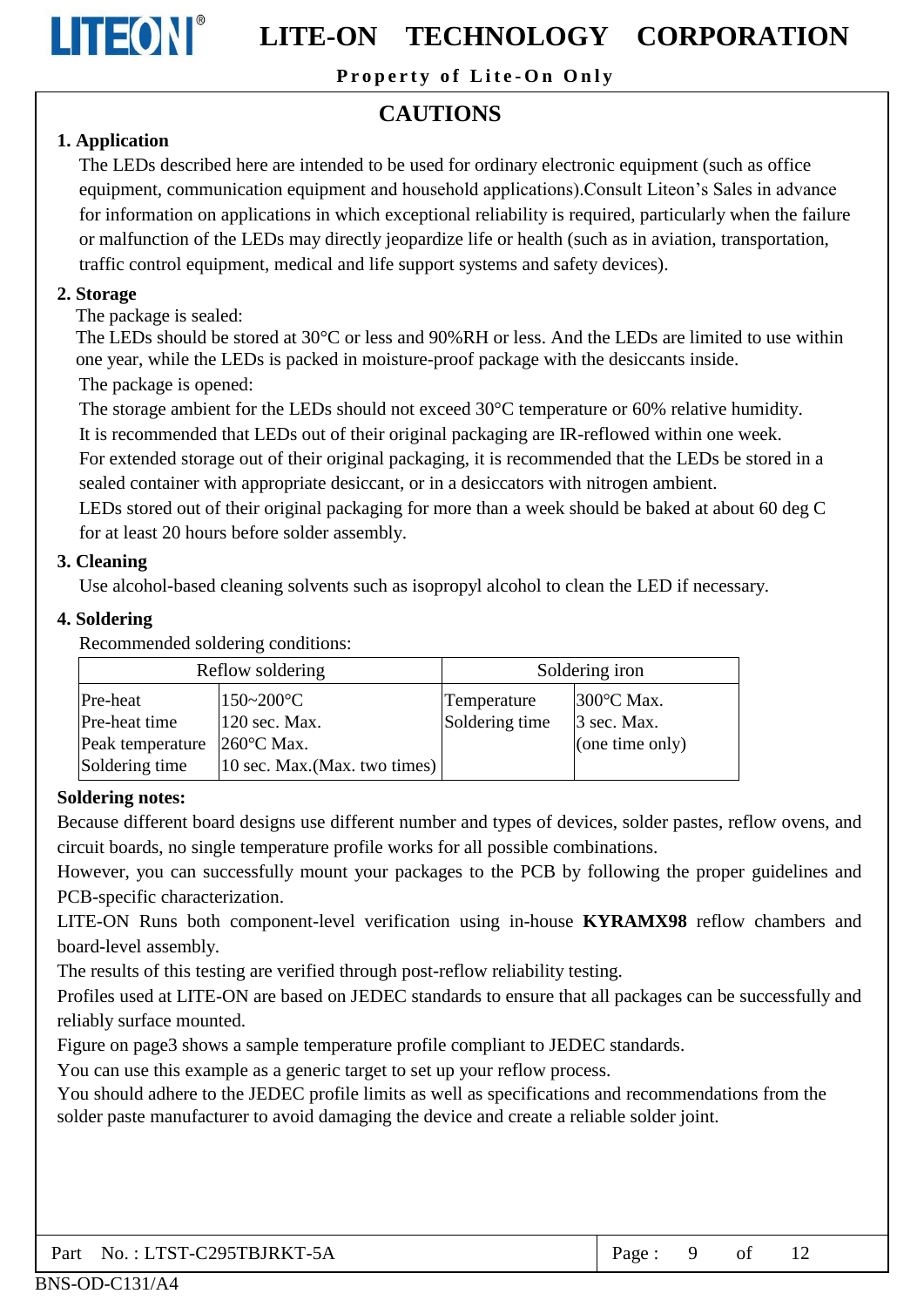## Property of Lite-On Only

## 5. Drive Method

LITEONI®

An LED is a current-operated device. In order to ensure intensity uniformity on multiple LEDs connected in parallel in an application, it is recommended that a current limiting resistor be incorporated in the drive circuit, in series with each LED as shown in Circuit A below.

#### **Circuit model A**

#### **Circuit model B**

![](_page_10_Figure_6.jpeg)

- (A) Recommended circuit.
- (B) The brightness of each LED might appear different due to the differences in the I-V characteristics of those LEDs.

### **6. ESD (Electrostatic Discharge)**

Static Electricity or power surge will damage the LED. Suggestions to prevent ESD damage:

- Use of a conductive wrist band or anti-electrostatic glove when handling these LEDs.
- All devices, equipment, and machinery must be properly grounded.
- Work tables, storage racks, etc. should be properly grounded.
- $\blacksquare$  Use ion blower to neutralize the static charge which might have built up on surface of the LED's plastic lens as a result of friction between LEDs during storage and handling.

ESD-damaged LEDs will exhibit abnormal characteristics such as high reverse leakage current, low forward voltage, or " no lightup" at low currents.

To verify for ESD damage, check for "lightup" and Vf of the suspect LEDs at low currents.

The Vf of " good " LEDs should be  $>2.0V(0,0.1mA$  for InGaN product and  $>1.4V(0,0.1mA$  for AlInGaP product.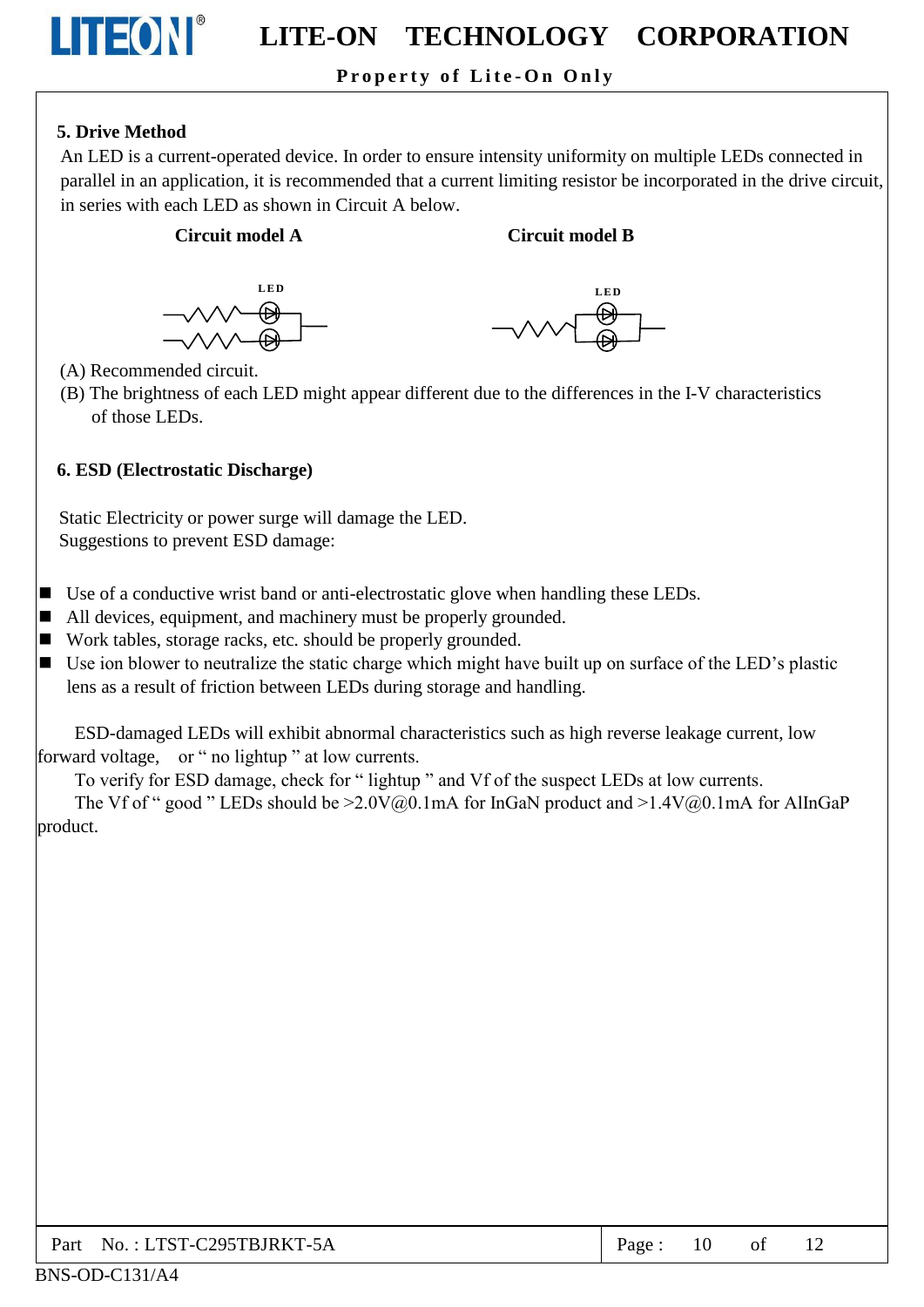![](_page_11_Picture_0.jpeg)

# **LITEON**<sup>®</sup> LITE-ON TECHNOLOGY CORPORATION

## Property of Lite-On Only

| 7. Reliability Test      |                                                            |                                                                                                                                                                                                                                                                                 |                                                                                                                           |
|--------------------------|------------------------------------------------------------|---------------------------------------------------------------------------------------------------------------------------------------------------------------------------------------------------------------------------------------------------------------------------------|---------------------------------------------------------------------------------------------------------------------------|
| Classification           | <b>Test Item</b>                                           | <b>Test Condition</b>                                                                                                                                                                                                                                                           | <b>Reference Standard</b>                                                                                                 |
| Endurance<br><b>Test</b> | <b>Operation Life</b>                                      | Ta= Under Room Temperature As Per Data Sheet<br><b>Maximum Rating</b><br>*Test Time= 1000HRS (-24HRS,+72HRS)                                                                                                                                                                    | MIL-STD-750D:1026 (1995)<br>MIL-STD-883D:1005 (1991)<br>JIS C 7021:B-1 (1982)                                             |
|                          | <b>High Temperature</b><br><b>High Humidity</b><br>Storage | IR-Reflow In-Board, 2 Times<br>Ta= $65\pm5^{\circ}$ C, RH= $90\sim95\%$<br>*Test Time= 240HRS±2HRS                                                                                                                                                                              | MIL-STD-202F:103B(1980)<br>JIS C 7021:B-11(1982)                                                                          |
|                          | <b>High Temperature</b><br>Storage                         | Ta= $105 \pm 5^{\circ}$ C<br>*Test Time= 1000HRS (-24HRS,+72HRS)                                                                                                                                                                                                                | MIL-STD-883D:1008 (1991)<br>JIS C 7021:B-10 (1982)                                                                        |
|                          | Low Temperature<br>Storage                                 | Ta= $-55\pm5^{\circ}$ C<br>*Test Time=1000HRS (-24HRS,+72H RS)                                                                                                                                                                                                                  | JIS C 7021:B-12 (1982)                                                                                                    |
| Environmental<br>Test    | Temperature<br>Cycling                                     | $105^{\circ}$ C ~ 25 $^{\circ}$ C ~ -55 $^{\circ}$ C ~ 25 $^{\circ}$ C<br>30mins 5mins<br>30mins 5mins<br>10 Cycles                                                                                                                                                             | MIL-STD-202F:107D (1980)<br>MIL-STD-750D:1051(1995)<br>MIL-STD-883D:1010 (1991)<br>JIS C 7021:A-4(1982)                   |
|                          | Thermal<br>Shock                                           | IR-Reflow In-Board, 2 Times<br>$85 \pm 5^{\circ}$ C ~ -40 $^{\circ}$ C $\pm 5^{\circ}$ C<br>10mins<br>10mins 10 Cycles                                                                                                                                                          | MIL-STD-202F:107D(1980)<br>MIL-STD-750D:1051(1995)<br>MIL-STD-883D:1011 (1991)                                            |
|                          | Solder<br>Resistance                                       | T.sol= $260 \pm 5^{\circ}$ C<br>Dwell Time= $10 \pm 1$ secs                                                                                                                                                                                                                     | MIL-STD-202F:210A(1980)<br>MIL-STD-750D:2031(1995)<br>JIS C 7021:A-1(1982)                                                |
|                          | IR-Reflow<br>Pb Free Process                               | Ramp-up rate(217°C to Peak) +3°C/ second max<br>Temp. maintain above 217°C 60-150 seconds<br>Peak temperature range $260^{\circ}C + 0/5^{\circ}C$<br>Time within $5^{\circ}$ C of actual Peak Temperature (tp)<br>$10 - 30$ seconds<br>Ramp-down rate $+6^{\circ}$ C/second max | MIL-STD-750D:2031.2<br>J-STD-020D                                                                                         |
|                          | Solderability                                              | T.sol= $235 \pm 5^{\circ}$ C<br>Immersion time $2\pm0.5$ sec<br>Immersion rate $25\pm2.5$ mm/sec<br>Coverage $\geq$ 95% of the dipped surface                                                                                                                                   | MIL-STD-202F:208D(1980)<br>MIL-STD-750D:2026(1995)<br>MIL-STD-883D:2003(1991)<br>IEC 68 Part 2-20<br>JIS C 7021:A-2(1982) |

#### 8. Others

The appearance and specifications of the product may be modified for improvement without prior notice.